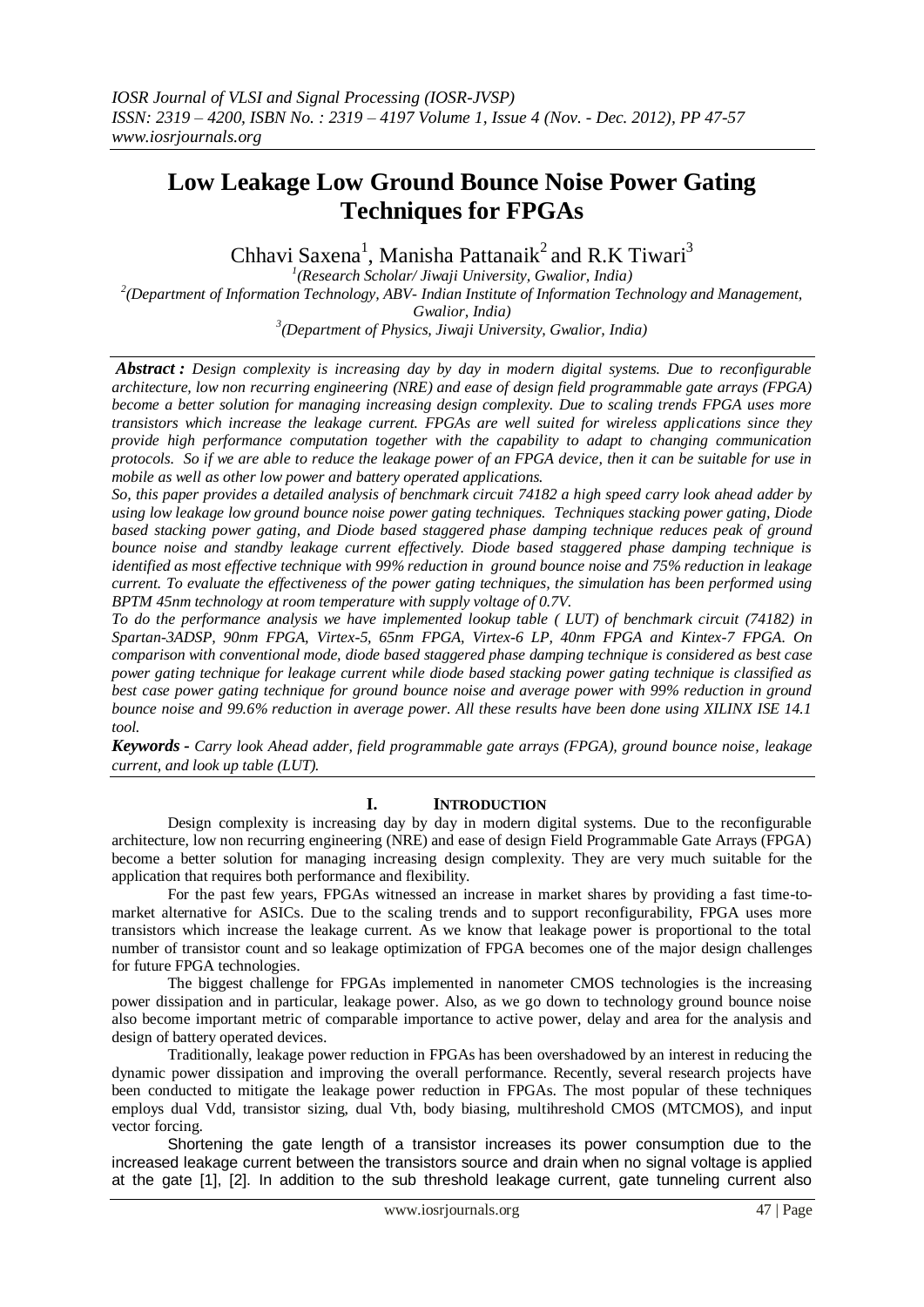increases due to the scaling of gate oxide thickness. Each new technology generations results nearly a 30xincrease in gate leakage [2], [4]. The leakage power is expected to reach more than 50% of total power in sub 100nm technology generation [5]. Hence, it has become extremely important to develop design techniques to reduce static power dissipation during periods of inactivity. The power reduction must be achieved without trading-off performance which makes it harder to reduce leakage during normal (runtime) operation. On the other hand, there are several techniques to reduce leakage power [6].

Power gating is one such well known technique where a sleep transistor is added between actual ground rail and circuit ground (called virtual ground) [7], [8], [9], [10]. This device is turned off in the sleep mode to cut-off the leakage path. It has been shown that this technique provides a substantial reduction in leakage at a minimal impact on performance [11], [12], [13] and further peak of ground bounce noise is possible with proposed novel technique.

The biggest challenge for FPGAs implemented in nanometer CMOS technologies is the increasing power dissipation and, in particular, leakage power and ground bounce noise. Leakage power dissipation exponentially increases with the CMOS process scaling and is expected to dominate the total chip power dissipation in deep submicron CMOS process. To mitigate the leakage problem, power gating is widely implemented to suppress the leakage power in standby mode. Sleep transistors (ST), which are used to gate the power, deteriorate the noise characteristic of the circuits because their drain to source voltage drop changes the virtual rails of the circuit [14, 15, 16]. Furthermore, during the mode transitions: especially from sleep mode to active mode, the power gating schemes cause large power and ground bounce that greatly affects the reliability of the circuits nearby in a mixed signal design. It is therefore essential to consider using techniques such as power gating to address the problem of ground bounce in low-voltage CMOS circuits [17] – [21].

Ground bounce noise is the voltage induced at the internal power/ground connections due to the switching currents passing through the parasitic inductance associated to the bonding and package lead wiring. Ground bounce noise has been a phenomenon traditionally associated to input/output buffers. Buffers are typically used to drive large capacitive loads. Due to this fact large currents flow through the parasitic inductance and significant voltage glitches are induced at the internal power/ ground connections. Switching noise affects the performance of the integrated circuits. Taking into account technology trends ground bounce due to internal logic has became an important issue in the design of high performance integrated circuits. This is mainly due to the increased speed and higher density in scaled- down technologies. Device targeted for mobile applications typically require standby currents in the range of 10's to 100's of µA. Current low cost FPGA's consumes up to 100mW of standby power. So if we can decrease the leakage power of FPGA's that it can be used for fast growing mobile IC applications. Also, by proper leakage power and ground bounce noise analysis of different deep submicron FPGA devices we can use them in low power wireless, biomedical and other battery operated devices applications. This paper focuses on reducing leakage power consumption and ground bounce noise of low power FPGA benchmark circuit using power gating scheme. We provide a design which did a significant reduction in standby leakage and ground bounce noise so that it can be used for battery operated devices.

The rest of the paper is organizes as follows: In section II we discuss the background and related contribution in the field of FPGA. Section III gives the comparison analysis of all enhanced high performance power gating techniques for ground bounce noise, standby leakage power, average power and delay. Section IV provides simulation results of presented high performance power gating techniques and also did the performance analysis of LUT on different FPGA devices and finally section V provides the conclusion part.

# **II. RELATED WORK**

A variety of power reduction techniques have been proposed in literature. The basic idea of the leakage power is described in [22]. The simulation methodology accounts for design. Here a detailed leakage power of a low cost 90nm FPGA is described by device level simulation. The paper describes about the percentage of resource utilization in FPGA and the total power consumption of a particular configurable logic block (CLB). Many of the recent works also described FPGA power consumption [23] - [26] and have shown that power consumed by the current FPGA device is increasing, with such devices consuming watts of power.

In [27] authors introduces the concept of high threshold sleep transistor into the N-network (or P-network) of CMOS gates. Sleep transistors are power ON when the circuit is used in active mode and OFF when the circuit is in standby mode and hence decreasing the power of the circuit.

In [28] author provides a detailed performance analysis of a low power and high speed DTMOS based 4- input multiplexer switch circuit for FPGA applications. Proper and efficient sizing of all the required transistors are done which achieves improved performance in terms of delay and optimum power delay product (PDP), so that it can be used for fast growing low power and high performance applications.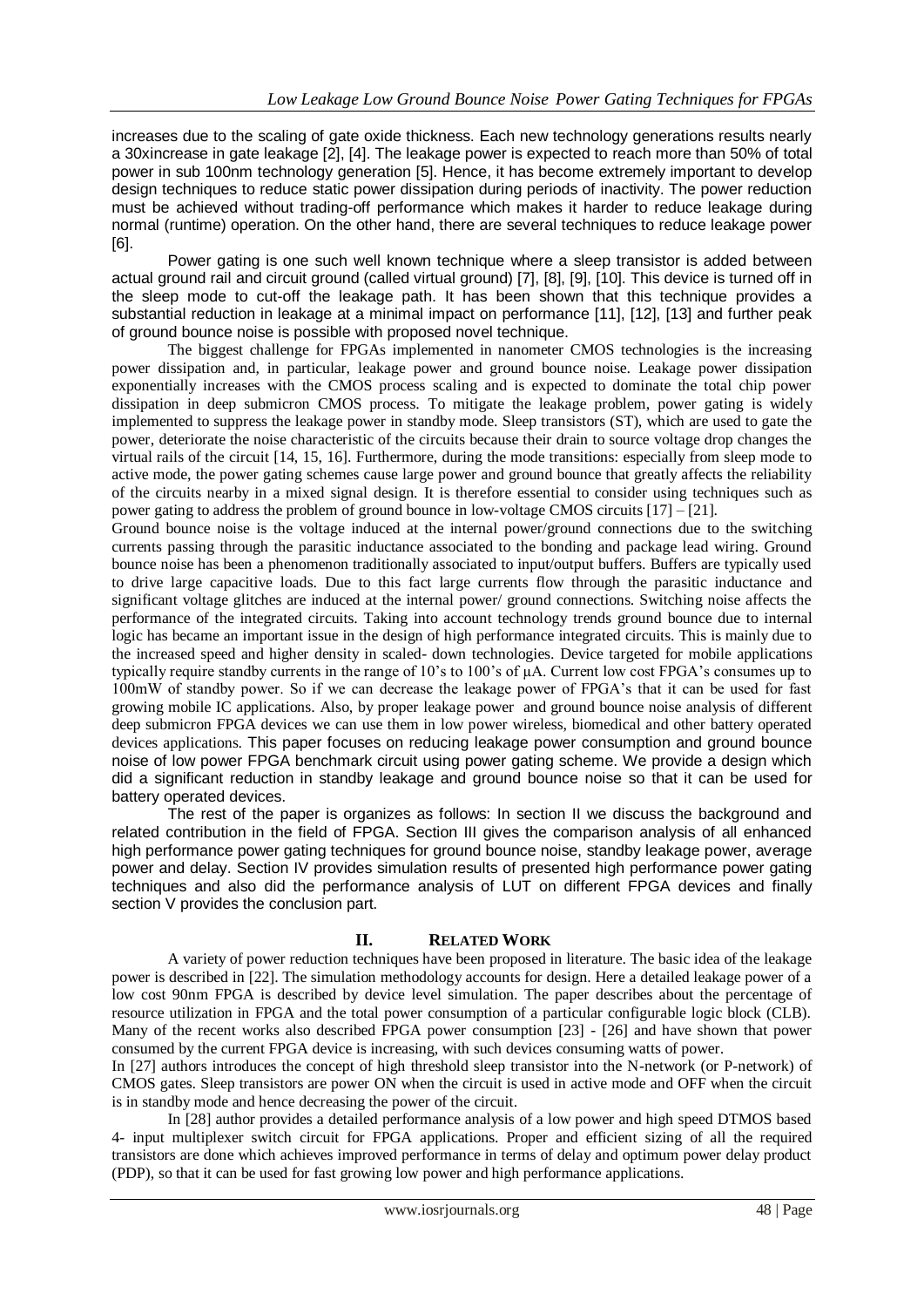In [29] the basic idea of the DTMOS operation for ultra low voltage VLSI circuits is described. The drawback of the paper is that the DTMOS threshold voltage drop as the gate voltage is raised, which results in a much higher current drive than a conventional MOSFET.

In [30] high speed buffer circuit is used in order to minimize delays. In this analyzed transistors are sized to minimize the propagation delay through the switch and to balance rising and falling transition time. In this, analyzed transistors are sized to minimize the propagation delay through the switch and to balance rising and falling transition time.

In [31], this is based on the fact that a circuit's leakage depends on its input state. A specific input vector is identified that minimizes leakage power in a circuit. The vector is then applied to circuit inputs when the circuit is placed in standby mode. This method reduces leakage in some circuits up t0 70%.

In [32] a detailed performance analysis of low power and high speed LUT has been done using a circuit technique. Proper sizing of all the sleep transistors are done in the LUT to achieve an optimum power – delay relationship. This design saves 12.8% of average power in high speed mode and 56.7% in low power mode.

Many of the other recent works also described FPGA power consumption and have shown that power consumed by the current FPGA device is increasing, with such devices consuming watts of power.

In this paper we focused on the power gating techniques to improve the leakage and ground bounce noise to get FPGA for battery operated devices.

# **III. LOW LEAKAGE LOW GROUND BOUNCE NOISE REDUCTION AWARE POWER GATING TECHNIQUES**

#### *A. Basic LUT Structure of Benchmark circuit*

The fig. 1 shows the basic LUT design of benchmark circuit 74182. This design is considered as the conventional case for all comparisons. This section provides the different leakage current and ground bounce noise reduction power gating techniques.

#### *3.1 Stacking power gating technique*

Here we present a benchmark circuit (fig.2) using stacking power gating technique. In this technique, stacking sleep transistors are used to reduce the magnitude of peak current and voltage glitches in power rails i.e. ground bounce noise. In this technique, the leakage current is reduced by the stacking effect, turning both MSL1 and MSL2 sleep transistors off. Here, we apply the SELECT input in a manner by which the ground bounce noise is minimum. This is achieved by adjusting the value of ∆T (this is the delay introduced to the SL signal using delayed buffer) which gives the summation of ground bounce noises of these two transistors minimum. When the value of ∆T is half of the oscillation period of the ground bounce noise then the positive peak of the ground bounce noise superimposes with the negative peak thereby bringing it closer to zero.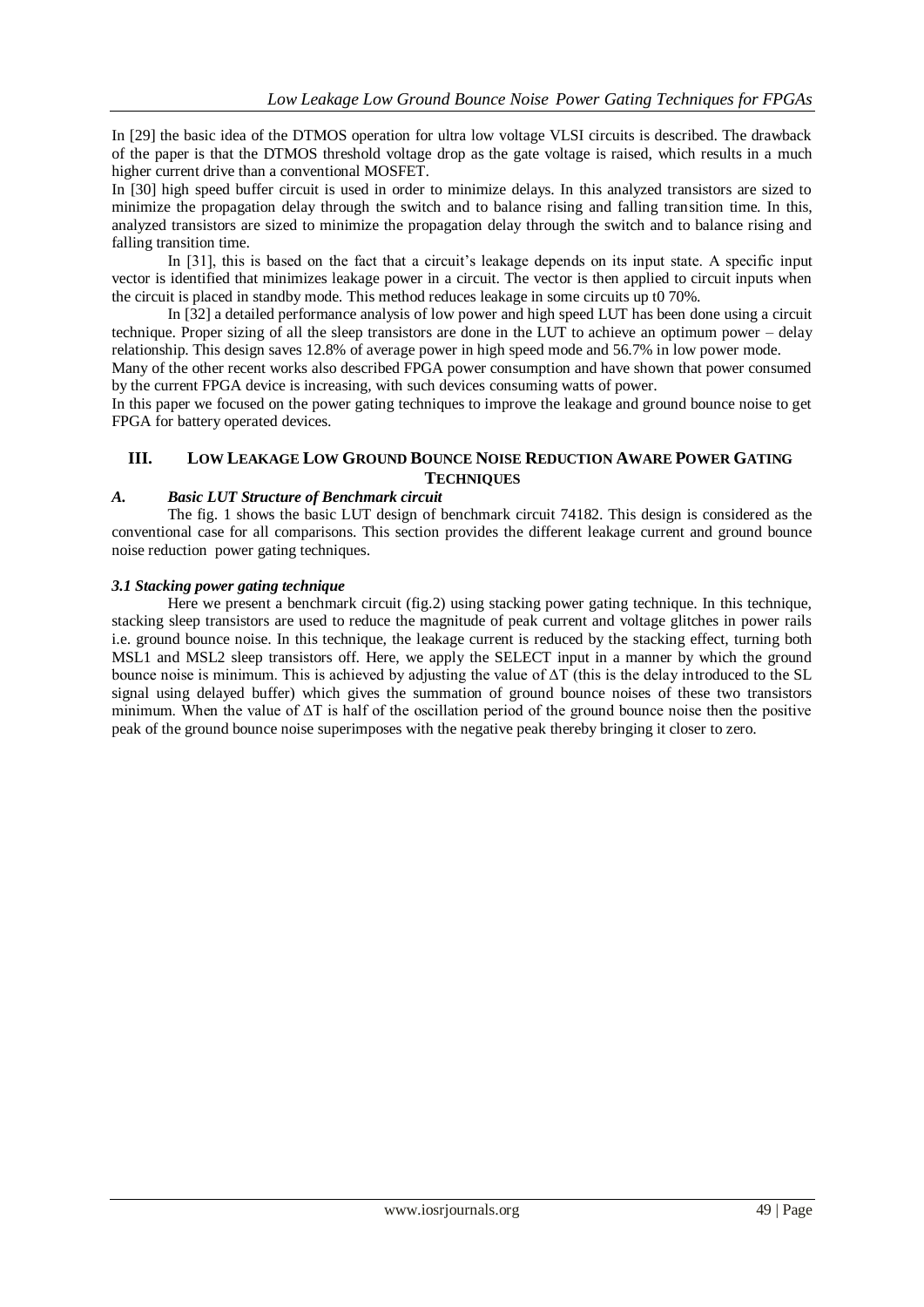



"Fig.2": Look Up Table with stacking power gating technique

# *3.2 Diode based stacking power gating technique*

If we incorporate the strategy which is operating the sleep transistor as a diode in stacking power gating leads diode based stacking power gating [15]- [19]. Stacking sleep transistors (T1, T2) are used in diode based stacking power gating scheme shown in fig.3 reduce the magnitude of peak current and voltage glitches in power rails i.e. ground bounce noise. The diode based stacking power gating scheme consists of 5 parts:

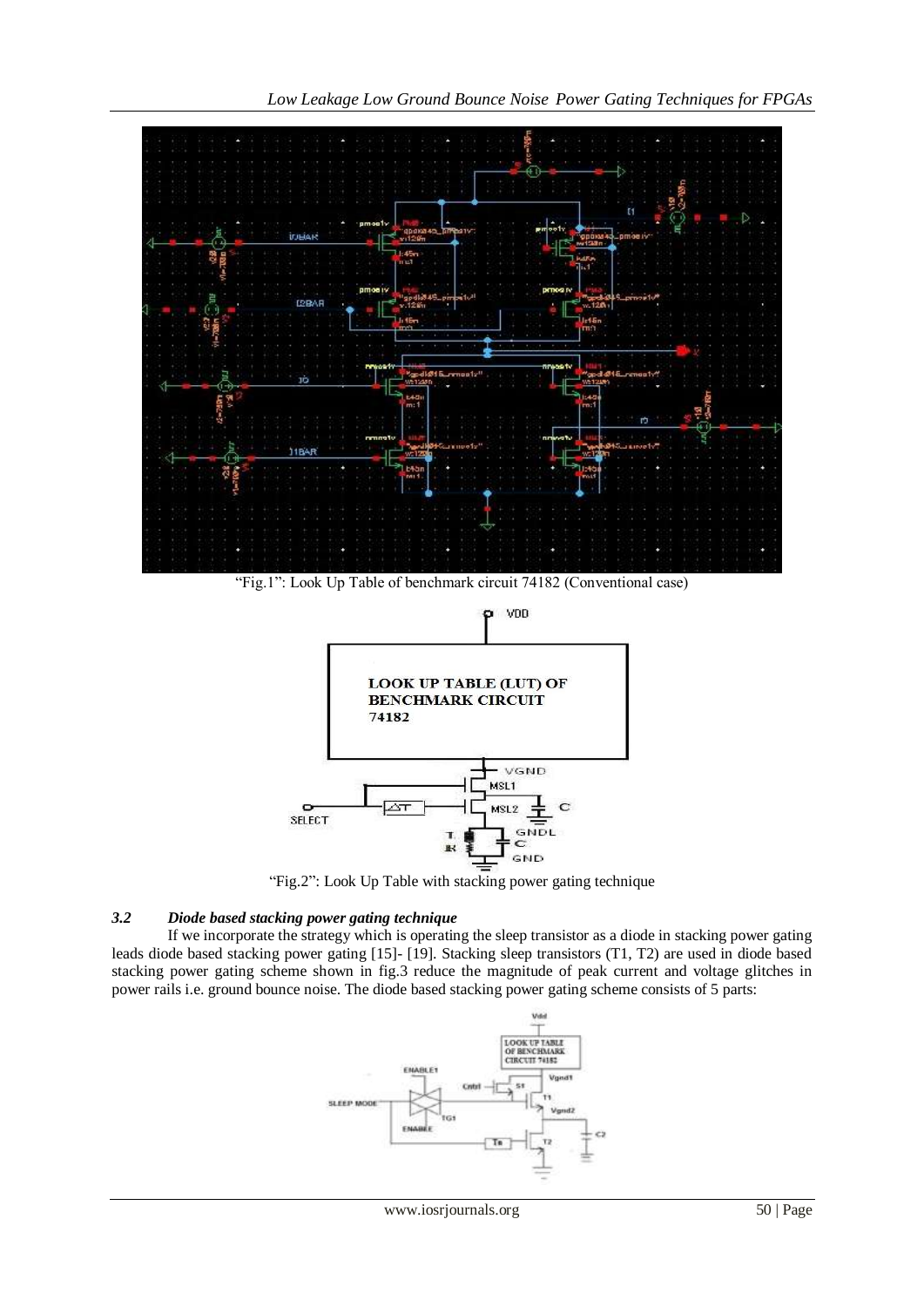"Fig.3": Look Up Table with diode based stacking power gating technique

- Transistors T1, T2 are the sleep transistors which are high Vt transistors for less leakage current.
- Transistor S1 is a control transistor used to make the sleep transistor S1 working as a diode during mode transition.
- TG1 is the transmission gate.
- Tn time delay provided for T1 and T2.
- C2 is the capacitor inserted in the intermediate node VGND2.
- In this scheme, 3 strategies have been used to reduce the peak of ground bounce noise and leakage current.
- 1. Making the sleep transistor working as a diode during mode transition for some period of time due to this limitation in large transient hence reduction in the peak of ground bounce noise.
- 2.Isolating the ground for small duration during mode transition this was achieved by delay circuitry.
- 3. Turning ON the T2 transistor in linear region instead of saturation region to decrease the current surge was achieved by a capacitor placed in intermediate node.

There are several benefits of combining stacked sleep transistors with capacitors. First, the magnitude of power supply voltage fluctuations/ground bounce noise during mode transitions will be reduced because these transitions are gradual. The leakage current is reduced by the stacking effect, by turning both T1 and T2 sleep transistors off. Whereas, in terms of peak of ground bounce noise the technique works in two stages.

- 1. In first stage sleep transistor T1 works as diode by turn on the control transistor S1which is connected across the drain and gate of the sleep transistors T1. This reduces the voltage fluctuation on the ground and power net and it also reduces the circuit wakeup time. In sleep to active transition mode, we are turning on transistor T1 initially, after small duration of time transistor T2 will be turned on to reduce the ground bounce noise.
- 2. In second stage control transistor is off so that sleep transistor works normally. During mode transition, T1 is turned on and transistor T2 is turned on after a small duration of time Tn.

#### *3.3 Diode based staggered phase damping power gating technique*

This technique can be understood by fig.4. The analyzed diode based staggered phase damping scheme consists of 5 parts:

- Transistors T1, T2 are the sleep transistors which are high Vt transistors for less leakage current.
- Transistors CT1, CT2 are the control transistors used to make the sleep transistors working as a diode during mode transition.
- SG1, SG2 are transmission gates.
- DIP-40 package pin ground bounce noise model connected beneath of the clusters.
- Cluster1 and cluster2 denote logic blocks.



 "Fig.4": Look Up Table with diode based staggered phase damping power gating technique This scheme works on two strategies.

*Strategy 1*: The sleep transistor works as a diode during mode transition for some period of time. Due to this there is a reduction in large transient current hence reduction in the peak of ground bounce noise.

*Strategy 2*: During standby-to - active mode transition, we delays the activation time of one of the two sleep transistors relative to the activation time of the other one by a time that is equal to half the resonant oscillation period. As a result, noise cancellation occurs.

Two clusters have been taken to apply the technique. This technique provides a controllable path between the gate and drain of the sleep transistors SG1 and SG2. The turn – off and turn on of the control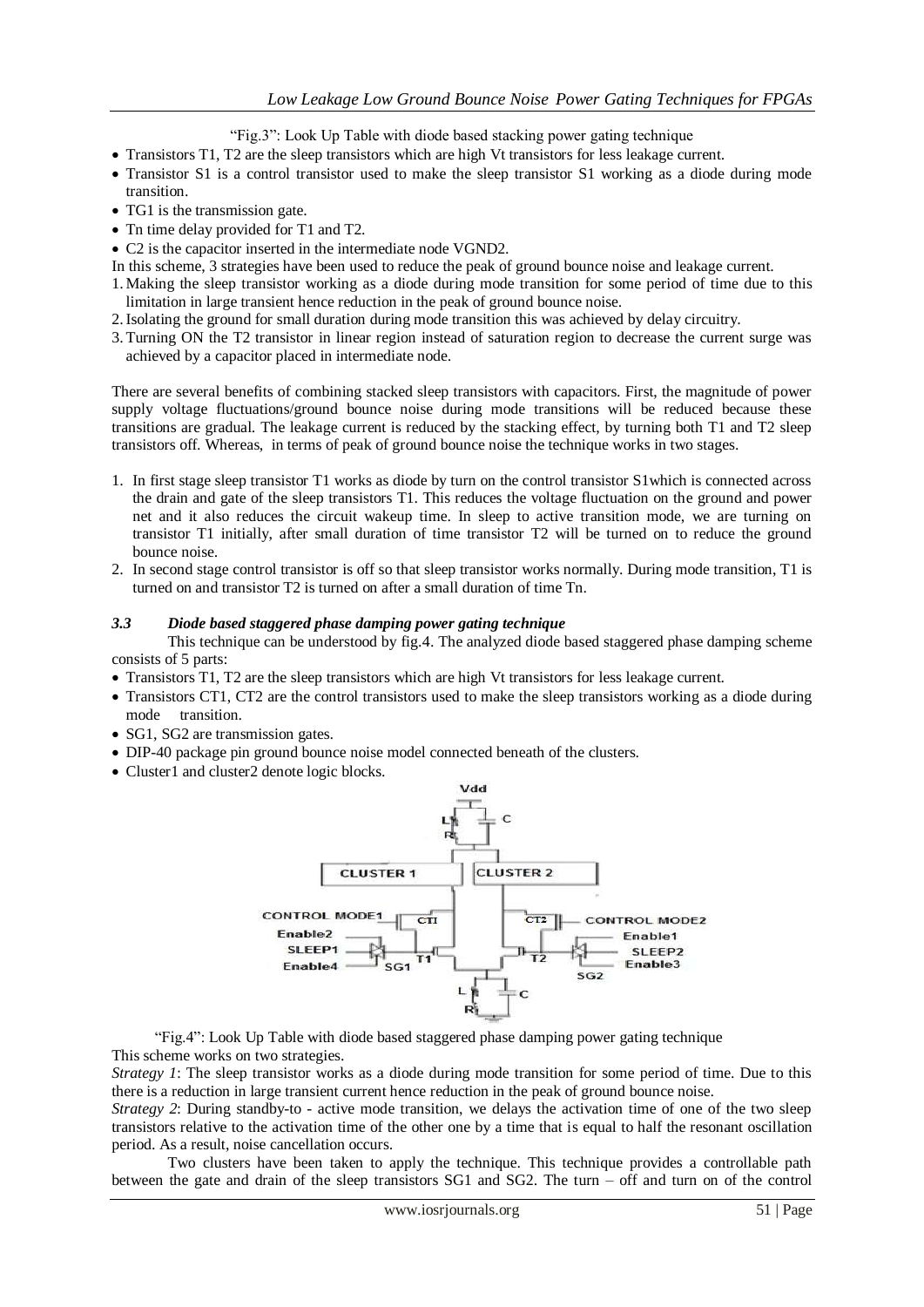transistors CT1 AND CT2 make the sleep transistors work in the normal operation, the control transistors are turned off and has no impact on the sleep transistors.

When the circuit is going from sleep to active mode, there exists a two stage procedure. The two stage procedure is common for both the sleep transistors but operate with a time delayed by half the oscillation period. We delays the activation time of one of the sleep transistors relative to the activation time of the other one by a time that is equal to half the resonant oscillation period. In stage I, the transmission gate SG1 is turned off and the sleep control signal is cut off, the input node of the sleep transistor SG1 is a floating node. And at the same time, the control transistor CT1 is turned on to make sleep transistor SG1 working as a diode. The stored charge in the cluster1 is discharged through the sleep transistor SG1.

We follow the same procedure for the sleep transistor SG2 also. The noise induced by the first sleep transistor SG1 is similar to that induced by the second sleep transistor with a phase shift. This phase shift suppresses the overall power mode transition noise. And same signals are applied to second cluster2 also but with duration of half of the oscillation period as calculated. As a result, noise cancellation occurs once the second sleep transistor SG2 turns on due to phase shift between the noise induced by the second transistor hence reduction in peak of ground bounce noise.

# **IV. PERFORMANCE ANALYSIS AND SIMULATION RESULTS**

The simulation setup has been done for look up table (LUT) of benchmark circuit 74182 (carry look ahead adder) for characterization of peak of ground bounce noise, standby leakage current and average power with different power gating techniques. In this paper look up table of benchmark circuit 74182 has been designed based on above mentioned techniques and comparisons have been done with the conventional case. All the simulation results were taken in Cadence Virtuoso analog design environment tool in 45nm technology. The detailed simulation set up used was:

- 1) Tool Cadence
- 2) Module Virtuoso Analog Design Environment
- 3) Simulator Spectra
- 4) Technology 45nm
- 5) Technology File gpdk045
- 6) Power supply  $-0.7V$

# *5.1.1 Average* **Power**

Table I depicts average power of LUT design for different power gating techniques. Diode based stacking power gating technique has minimum average power as compared to the conventional case. Here the conventional case means the LUT without sleep transistor. This reduction is almost 99.6% as on comparison with other power gating techniques.

# *5.1.2 Standby Leakage Current*

Standby leakage current of LUT of benchmark circuit 74182 is evaluated in this section. Standby leakage power is measured when the circuit is in standby mode. Sleep transistor is connected to the pull down network of benchmark circuit. Sleep transistor is off by asserting an input 0V. Standby leakage is measured by giving different input combinations to the circuit. Standby leakage current is greatly reduced in the diode based staggered phase damping technique. Table I shows leakage current comparison of different power gating techniques. Transistor stacking is a very effective way to reduce the standby leakage current for various power gating techniques.

#### *5.1.3 Ground Bounce Noise*

During the power mode transition, an instantaneous charge current passes through the sleep transistor, which is operating in its saturation region, and creates current surges elsewhere, because of the self- inductance of the off- chip bonding wires and the parasitic inductance inherent to the on-chip power rails, these surges result in voltage fluctuations in the power rails. If the magnitude of the voltage surge or circuit may erroneously latch to the wrong value or switch at the wrong time. Ground bounce noise can be reduced by limiting the large transient current flowing through the sleep transistors during mode transition. Table I shows the effect of ground bounce noise for different power gating techniques. The result shows the incredible reduction in ground bounce noise in these power gating techniques. Ground bounce noise is reduced in all power gating techniques.

# *5.1.4 Delay*

The delay is measured between the trigger input edge reaching 50% of the supply voltage value and the circuit output edge reaching 50% of the supply voltage value. The effect of delay can be studied from Table I.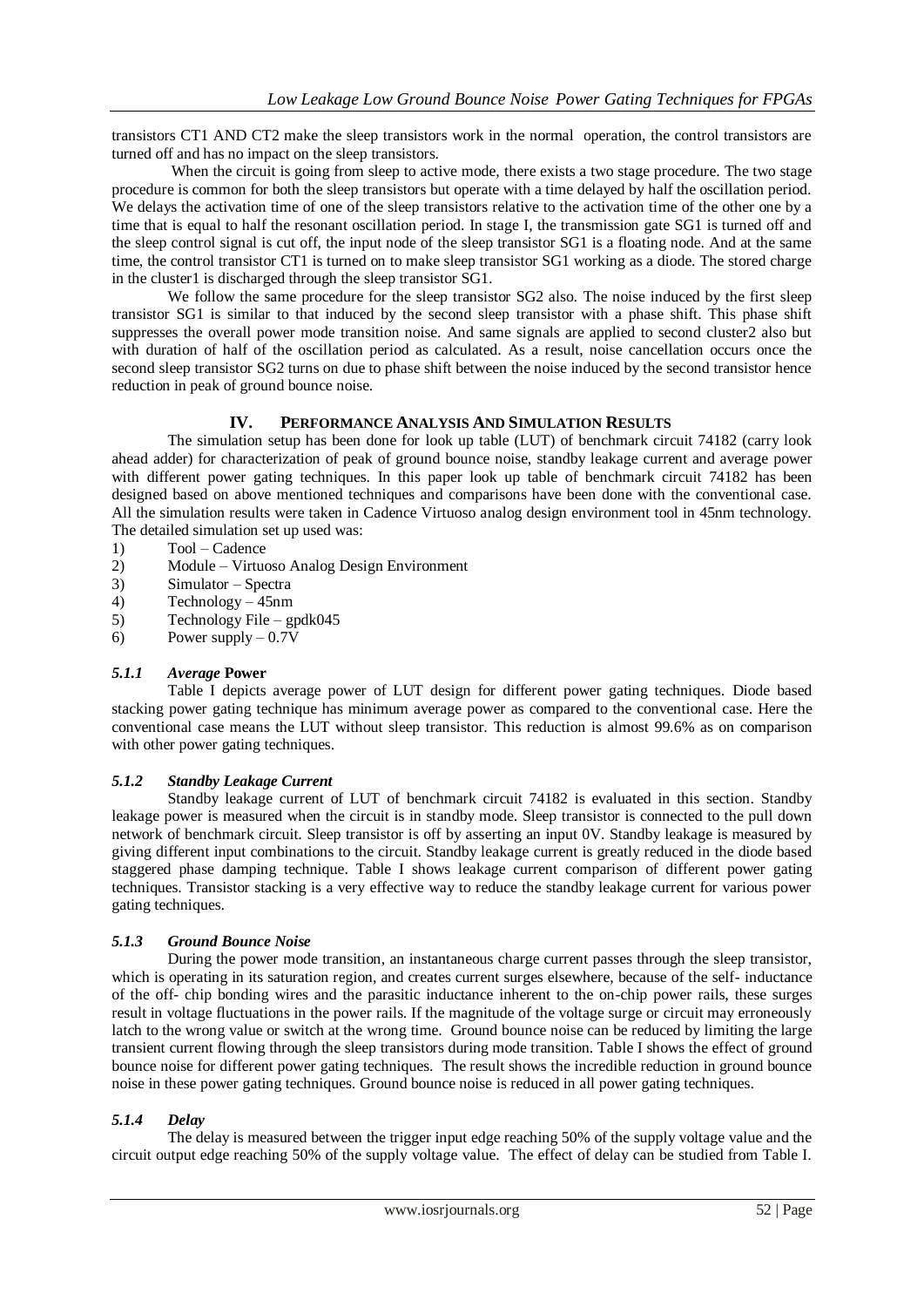From table I, clearly depicts that on doing comparison with the base case , the diode based staggered phase damping technique has the minimum delay. The reduction of delay is 80.2%.

#### **TABLE I: AVERAGE POWER, STANDBY LEAKAGE CURRENT AND GROUND BOUNCE NOISE REDUCTION OF LUT BENCHMARK CIRCUIT 74182 FOR DIFFERENT HIGH PERFORMANCE POWER GATING TECHNIQUES**

| Types of high<br>performance power<br>gating techniques | Average<br><b>Power</b><br>(nW) | <b>Standby Leakage</b><br><b>Current</b> | <b>Ground Bounce Noise (nV)</b> | <b>Delay</b> |  |
|---------------------------------------------------------|---------------------------------|------------------------------------------|---------------------------------|--------------|--|
| <b>Conventional Case</b>                                | 398.0E-9                        | 666.6E-9                                 |                                 | 120.49E-9    |  |
| <b>Stacking Power Gating</b>                            | 1.635E-9                        | 385.2E-15                                | 264.3E-9                        | 29.99E-9     |  |
| Diode based stacking                                    | 1.537E-9                        | 378.0E-15                                | 119.6E-9                        | 27.04E-9     |  |
| 1.632E-9<br>Diode based Staggered                       |                                 | 265.9E-15                                | 169.54E-9                       | 23.75E-9     |  |
| Phase Damping                                           |                                 |                                          |                                 |              |  |

#### *5.2 Performance Analysis of 74182 Benchmark Circuit*

The performance analysis of LUT of benchmark circuit 74182 on Spartan-3A DSP, 90nm FPGA, Virtex-5, 65nm FPGA, Virtex-LP, 40nm FPGA, Kintex-7, 28nm FPGA device is discussed in this section. Table II shows the details of resource utilization summary of benchmark circuit on above mentioned FPGA devices. The performance analysis for leakage current, average power and ground bounce noise of LUT on different FPGA devices has been done using Xilinx ISE 14.2 is shown in Table III.

The Spartan -3 FPGA belongs to the fifth generation Xilinx family. It is specifically designed to meet the needs of high volume, low unit cost electronic systems. This consists of five fundamental programmable functional elements: CLBs, IOBs, Block RAMs, dedicated multipliers and digital clock managers (DCMs). The SPARTAN – 3A DSP FPGA is built by extending the Spartan-3A FPGA family by increasing the amount of memory per logic and adding Xtreme DSP DSP48A slices. The Xtreme DSP DSP48A slices replace the 18 \* 18 multipliers found in the SPARTAN-3A devices. This FPGA is excellent for applications such as blade servers, medical devices, automotive infotainment, GPS, digital television equipments etc. The Spartan®-3A DSP family of Field-Programmable Gate Arrays (FPGAs) solves the design challenges in most high- volume, costsensitive, high-performance DSP applications. The two-member family offers densities ranging from 1.8 to 3.4 million system gates. The Spartan-3A DSP family builds on the success of the Spartan-3A FPGA family by increasing the amount of memory per logic and adding Xtreme DSP™ DSP48A slices. New features improve system performance and reduce the cost of configuration. These Spartan-3A DSP FPGA enhancements, combined with proven 90 nm process technology, deliver more functionality and bandwidth per dollar than ever before, setting the new standard in the programmable logic and DSP processing industry. The Spartan-3A DSP FPGAs extend and enhance the Spartan-3A FPGA family. The XC3SD1800A and the XC3SD3400A devices are tailored for DSP applications and have additional block RAM and Xtreme DSP DSP48A slices. Spartan-3A DSP FPGAs are ideally suited to a wide range of consumer electronics applications, such as broadband access, home networking, display/projection, and digital television. The Spartan-3A DSP family is a superior alternative to mask programmed ASICs. FPGAs avoid the high initial cost, lengthy development cycles, and the inherent inflexibility of conventional ASICs. Also, FPGA programmability permits design upgrades in the field with no hardware replacement necessary, an impossibility with ASICs.

The Virtex- 5 devices built on a 65nm state – of – the – art copper process technology are a programmable alternative to custom ASIC technology [32]. The Virtex – 5 family is the first FPGA platform to offer a real 6-input look up table (LUT) with fully independent inputs. This leads to increased logic fabric performance due to the reduced critical path delay through the LUTs. Virtex-5 family provides power-optimized high speed serial transceiver blocks for enhanced serial connectivity, tri-mode Ethernet MACs and highperformance PPC 440 microprocessor embedded blocks. Virtex-5 devices also use triple-oxide technology for reducing the static power consumption. The viretx5 slices include four LUTs that can be configured as 6- input LUTs with 1-bit output or 5-input LUTS with 2-bit output. Three dedicated user-controlled multiplexers for combinational logic (F7AMUX, F7BMUX and F8MUX). Power consumption is reduced in this because the larger LUT reduces the amount of required interconnects.

The Virtex-6 family provides the newest, most advanced features in the FPGA market. Virtex-6 FPGAs are the programmable silicon foundation for Targeted Design Platforms that deliver integrated software and hardware components to enable designers to focus on innovation as soon as their development cycle begins. Using the third-generation ASMBL™ (Advanced Silicon Modular Block) column based architecture, the Virtex-6 family contains multiple distinct sub-families. This overview covers the devices in the LXT, SXT, and HXT sub-families. Each sub-family contains a different ratio of features to most efficiently address the needs of a wide variety of advanced logic designs. In addition to the high-performance logic fabric, Virtex-6 FPGAs contain many built-in system-level blocks. These features allow logic designers to build the highest levels of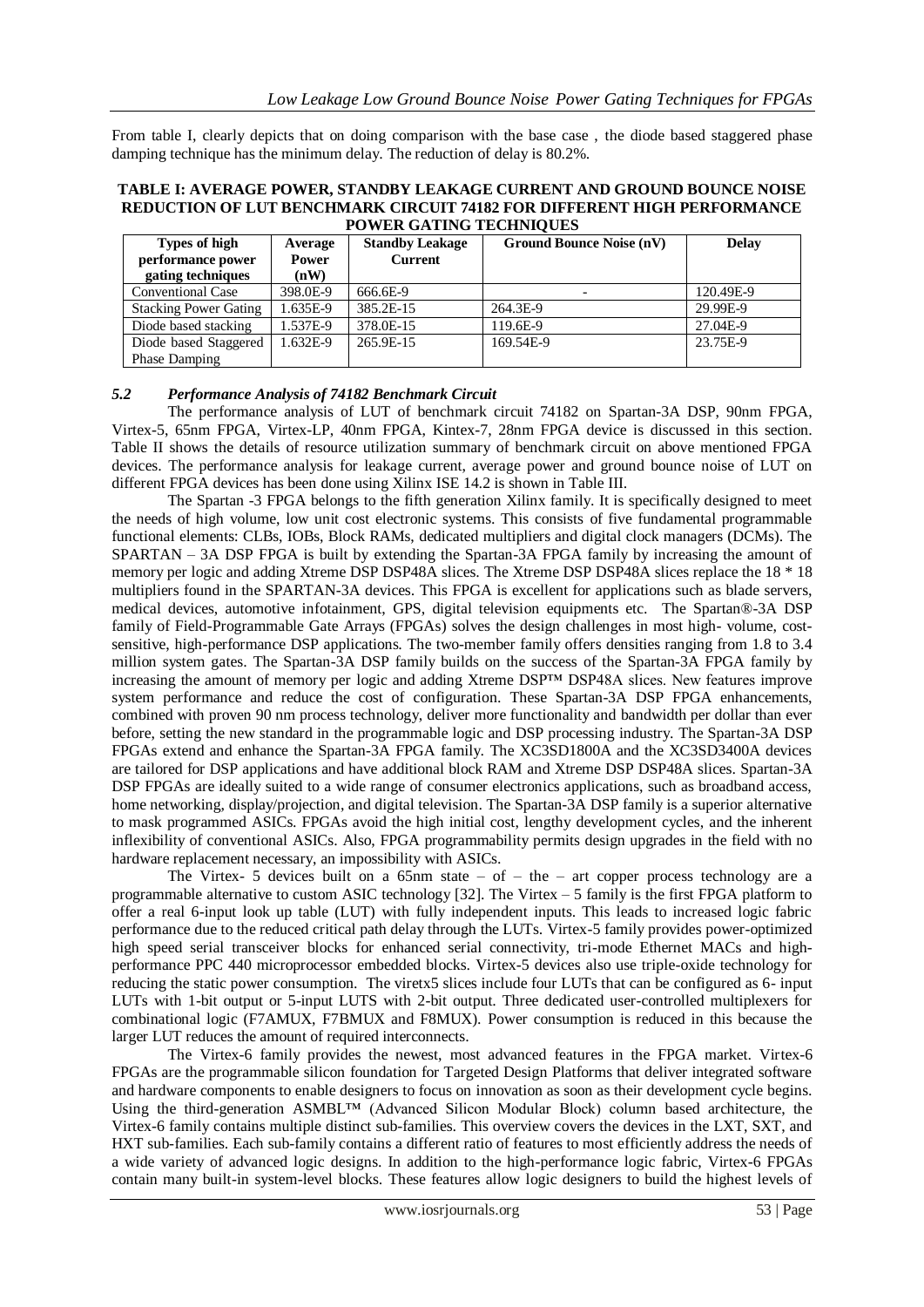performance and functionality into their FPGA-based systems. Built on a 40 nm state-of-the art copper process technology, Virtex-6 FPGAs are a programmable alternative to custom ASIC technology. Virtex-6 FPGAs offer the best solution for addressing the needs of high-performance logic designers, high-performance DSP designers, and high-performance embedded systems designers with unprecedented logic, DSP, connectivity, and soft microprocessor capabilities. The look-up tables (LUTs) in Virtex-6 FPGAs can be configured as either one 6-input LUT (64-bit ROMs) with one output, or as two 5-input LUTs (32-bit ROMs) with separate outputs but common addresses or logic inputs. Each LUT output can optionally be registered in a flip-flop. Four such LUTs and their eight flip-flops as well as multiplexers and arithmetic carry logic form a slice, and two slices form a configurable logic block (CLB). Four flip-flops per slice (one per LUT) can optionally be configured as latches. In that case, the remaining four flip-flops in that slice must remain unused. Between 25–50% of all slices can also use their LUTs as distributed 64-bit RAM or as 32-bit shift registers (SRL32) or as two SRL16s. Modern synthesis tools take advantage of these highly efficient logic, arithmetic, and memory features. Expert designers can also instantiate them [33].

Kintex-7 FPGAs are available in -3, -2, -1, and -2L speed grades, with -3 having the highest performance. The -2L devices can operate at either of two VCCINT voltages, 0.9V and 1.0V and are screened for lower maximum static power. When operated at VCCINT  $= 1.0V$ , the speed specification of a -2L device is the same as the -2 speed grade. When operated at VCCINT = 0.9V, the -2L performance and static and dynamic power is reduced.Kintex-7 FPGA DC and AC characteristics are specified in commercial, extended, and industrial temperature ranges. Except the operating temperature range or unless otherwise noted, all the DC and AC electrical parameters are the same for a particular speed grade (that is, the timing characteristics of a -1 speed grade industrial device are the same as for a -1 speed grade commercial device). However, only selected speed grades and/or devices are available in each temperature range. All supply voltage and junction temperature specifications are representative of worst-case conditions. The parameters included are common to popular designs and typical applications. This FPGA is based on 28nm technology [33].

From table III it clearly depicts that leakage current is most reduced in diode based staggered phase damping technique. On comparing with conventional mode this power gating technique reduces 59.9% of leakage current. While, the average power is most reduced in diode based stacking power gating technique for Virtex -6 LP FPGA device. This reduction is almost 99.6% as on compared to conventional mode. The ground bounce noise is most reduced in diode based stacking power gating technique.

On the basis of table III, we classified the power gating techniques on the basis of leakage current, ground bounce noise and average power perspective. It has been found that for leakage current diode based staggered phase damping technique is considered as best while diode based stacking power gating technique is classified as best for ground bounce noise and for average power diode based staggered phase damping is best. This can be studied from fig.5.

**TABLE II: RESOURCE UTILIZATION SUMMARY OF LUT 74182 ON DIFFERENT FPGA DEVICES**

| <b>Devices Used</b>          | Number of slices used | <b>Used LUTs</b> | Number of IOs |
|------------------------------|-----------------------|------------------|---------------|
| $Spartan - 3A$<br><b>DSP</b> | 3 out of 16,640       | 6 out of 33,280  | 14            |
| Virtex-5                     | 3 out of 3.120        | 5 out of 12,480  |               |
| Virtex-6                     | 1 out of 11,640       | 4 out of 46,560  | 10            |
| Kintex-7                     | 2 out of 10,250       | 4 out of 41,000  |               |

#### **TABLE III : COMPARISON OF DIFFERENT POWER GATING TECHNIQUES FOR LUT OF BENCHMARK CIRCUIT 74182 IN DIFFERENT FPGA DEVICES BY USING XILINX ISE 14.1**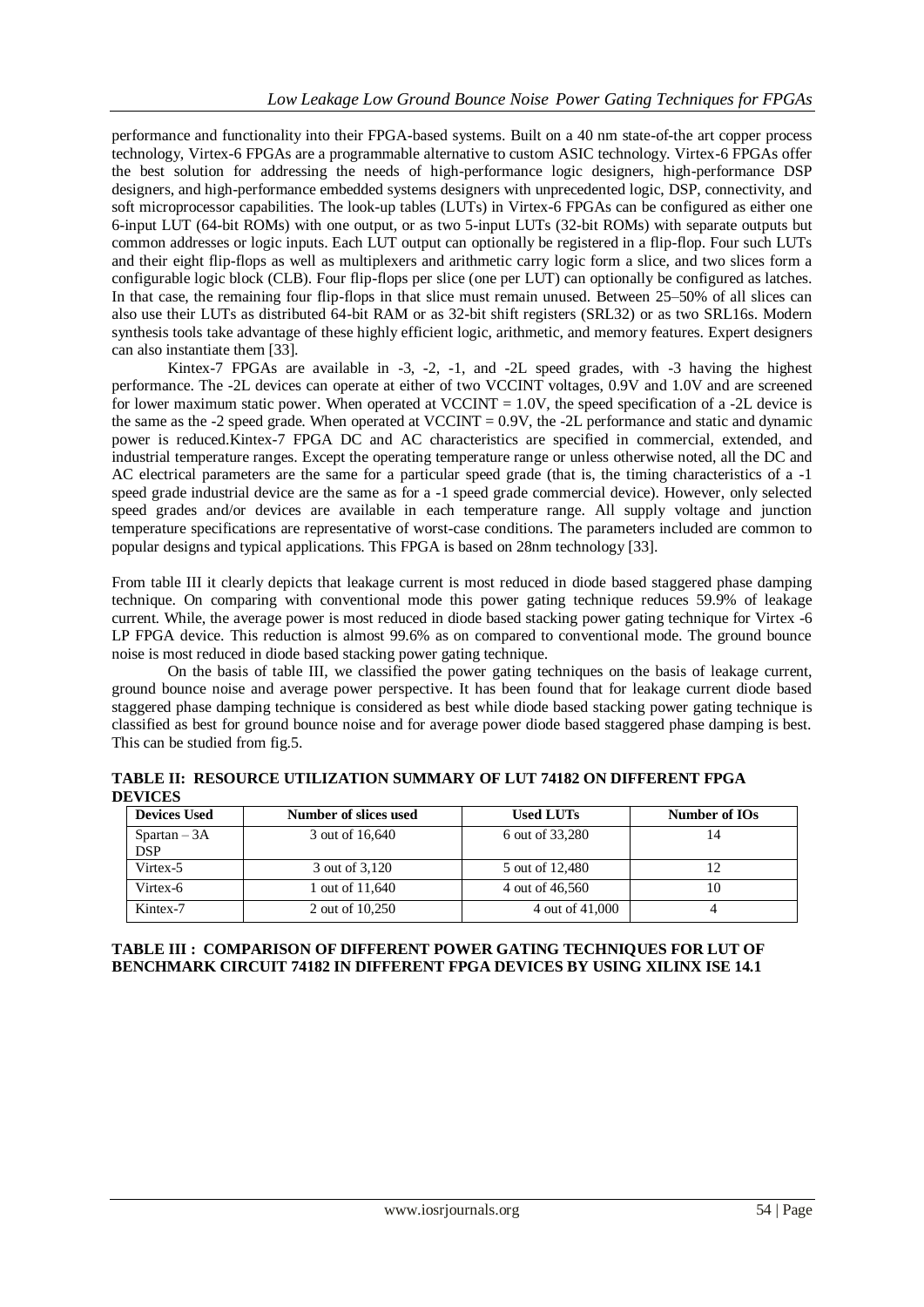| Power<br>Gating                                                  | <b>SPARTAN 3A DSP</b>      |                   | <b>VIRTEX 5 (65nm)</b> |                | VIRTEX6 LP (40nm) |            | KINTEX7(28nm)  |                   |            |                |            |            |
|------------------------------------------------------------------|----------------------------|-------------------|------------------------|----------------|-------------------|------------|----------------|-------------------|------------|----------------|------------|------------|
| Techniqu                                                         | (90nm)<br>Leakag<br>Averag |                   | <b>CBN</b>             | Leakag         | Averag            | <b>CBN</b> | Leakag         | Averag            | <b>CBN</b> | Leakag         | Averag     | <b>CBN</b> |
|                                                                  | Current<br>(A)             | е<br>Power<br>(W) | (V)                    | Current<br>(A) | Power<br>(W)      | $\infty$   | Current<br>(A) | е<br>Power<br>(W) | $\infty$   | Current<br>(A) | Power<br>൜ | $\infty$   |
| Conv.                                                            | 3981.6E                    | 2388E.9           |                        | 3318E.9        | 1990E.9           |            | 2654.4E        | 1592E.9           |            | 2654.4E        | 1592E.9    |            |
| Mode                                                             | -9                         |                   |                        |                |                   |            | -9             |                   |            | -9             |            |            |
| <b>Stacking</b>                                                  | 2311.2E                    | 9.81E-9           | 1585.8E                | 1926E-         | 8.175E-           | 1321.5E    | 1540.8E        | 6.54E-9           | .2E<br>105 | 1540.8E        | 6.54E-9    | 1057.2E    |
| Power                                                            | -15                        |                   | -9                     | 15             | 9                 | -9         | -15            |                   | -9         | -15            |            | -9         |
| Gating                                                           |                            |                   |                        |                |                   |            |                |                   |            |                |            |            |
| D. Based                                                         | 2268E-                     | 9.22E-9           | $.6E-$                 | 1890E-         | .686E-            | 588E-9     | 1512E-         | 6.14E-9           | 478.4E-    | 1512E-         | 6.14E-9    | 478.4E-    |
| <b>Stacking</b>                                                  | 15                         |                   |                        | 15             |                   |            | 15             |                   |            | 15             |            |            |
| D. Based                                                         | 1595.4E                    | 9.79E-9           | 1.2E<br>101            | 1329.5E        | 8.16E-9           | 847.7E-    | 1063.6E        | 6.52E-9           | $678.1E -$ | 1063.6E        | 6.52E-9    | $678.1E -$ |
| <b>Staggered</b><br>Phase<br>$D$ <sub>aman</sub> t <sub>ua</sub> | -15                        |                   | -9                     | -15            |                   | ۰          | -15            |                   | ۰          | -15            |            | ٥          |

*Low Leakage Low Ground Bounce Noise Power Gating Techniques for FPGAs*



 "Fig.5": Classification of power gating technique for leakage, ground bounce noise and average power perspective

# **V. Conclusions**

In this paper, we evaluated different power gating techniques for benchmark circuit 74182 which is a high speed carry look ahead adder and also evaluated these techniques for LUT design of benchmark circuit 74182 for reduction of leakage current and ground bounce noise. We also, did the performance analysis of LUT design using different FPGA devices as Spartan 3A DSP, Virtex-5, Virtex-6 LP and Kintex-7. We did the analysis of leakage current, average power and ground bounce noise of LUT design for different FPGA devices. Stacking power gating technique, diode based stacking power gating and diode based staggered phase damping power gating technique has been presented for LUT design of benchmark circuit which reduces ground bounce noise on mode transition and leakage current in standby mode. Simulation results show that on comparison with the conventional case the average power is reduced by 99.61% (diode based stacking), 99.58%( stacking power gating) and 99.2% in diode based staggered phase damping technique. Standby leakage current has been reduced by 60%, 42.2% and 43.2% respectively in diode based staggered phase damping , stacking power gating and diode based stacking technique. Diode based stacking technique achieves ground bounce reduction of 82% compared to other techniques.

Further, performance analysis for LUT design used on different FPGA devices namely Spartan -3A (90nm), Virtex-5 (65nm), Virtex-6 LP (40nm) and Kintex-7(28nm) has been done*.* A comparison chart of leakage current, average power and ground bounce noise consumed by these devices in conventional mode, stacking power gating, diode based stacking and diode based staggered phase damping power gating techniques has been prepared, and it has found that by using different power gating techniques leakage current, average power and ground bounce noise decreases in all techniques. Further, classification has been done of power gating techniques according to leakage, ground bounce noise and average power perspective. On classification we conclude that for leakage current diode based staggered phase damping is best while for leakage and ground bounce noise perspective diode based stacking power gating and for average power diode based stacking technique is best.

By using stacking power gating technique in Spartan-3A, Virtex-5, Virtex-6 LP and Kintex-7devices, a leakage current consumption of 2311.23E-15, 1926E-15, 1540.8E-15 and 1540.8E-15 respectively has been observed as compared to 3981.6E-9nW by conventional mode. Similarly, diode based stacking power gating technique in Spartan-3A, Virtex-5, Virtex-6 LP and Kintex-7devices, a leakage current consumption of 2268fA,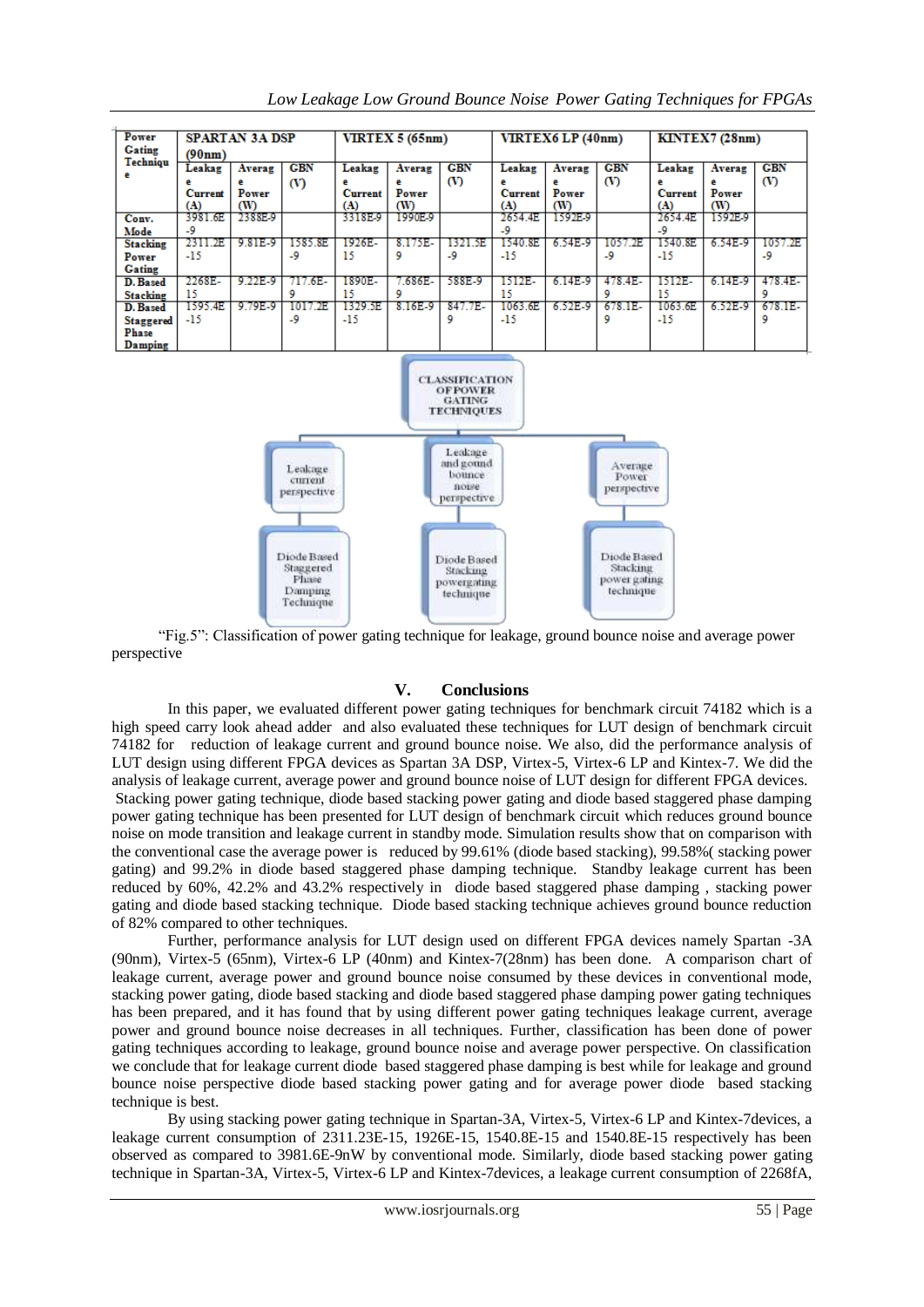1890fA, 1512fA and 1512fA respectively has been observed as compared to 3981.6E-9nA by conventional mode. While in diode based staggered phase damping technique leakage current consumption of 1595.4fA, 1329.5fA, 1063.6fA and 1063.6fA has been observed for FPGA devices as compared to 3981.6E-9nA by conventional mode.

Similarly, using stacking power gating technique in Spartan-3A, Virtex-5, Virtex-6 LP and Kintex-7devices, an average power consumption of 9.81nW, 8.175nW, 6.54nW and 6.54nW respectively has been observed as compared to 2388nW by conventional mode. Diode based stacking power gating technique in Spartan-3A, Virtex-5, Virtex-6 LP and Kintex-7devices, an average power consumption of 9.22nW, 6.14nW, 6.14EnW and 7.686nW respectively has been observed as compared to 2388nW by conventional mode. Whereas in diode based staggered phase damping technique leakage current consumption of 9.79nW, 8.16nW, 6.52nW and 6.52nW has been observed for FPGA devices as compared to 2988 nA by conventional mode.

Ground bounce is also calculated for these FPGA devices. So, stacking power gating technique in Spartan-3A, Virtex-5, Virtex-6 LP and Kintex-7devices, ground bounce noise reduction of 1585.8nV, 1321.5nV, 1057.2nV and 1057.2nV respectively has been observed. For diode based stacking power gating technique in Spartan-3A, Virtex-5, Virtex-6 LP and Kintex-7devices, ground bounce noise reduction of 717.6nV, 588nV, 478.4nV and 478.4nV respectively has been calculated. Whereas in diode based staggered phase damping technique ground bounce noise reduces to 1017.2nV, 847.7nV, 678.1nV and 678.1nV has been observed for FPGA devices.

#### **References**

- [1] S.G.Narendra and A. Chandrakasan, Leakage in Nanometer CMOS Technologies. New York: Springer-verlag, 2006.
- [2] K. Bernstein et al., "Design and CAD challenges in sub-90nm CMOS technologies," *in Proc. int. conf. computer Aided Design*., 2003, pp.129-136.
- [3] "International Technology Roadmap for Semiconductors," Semiconductor Industry Association, 2005. [Online]. Available: [http://public.itrs.net.](http://public.itrs.net/)
- [4] H. Felder and J. Ganger, "Full Chip Analysis of Leakage Power Under Process variations, Including Spatial Correlations, "in *proc. DAC*, pp.523-528, June2005.
- [5] Jun Cheol Park and Vincent J. Mooney" Sleepy Stack Leakage Reduction" *IEEE transactions on very large scale integration (VLSI) systems*, vol.14, no.1. November 2006.
- [6] Harmander Singh, Kanak Agarwal, Dennis Sylvester, Kevin J. Nowka, "Enhanced Leakage Reduction Techniques Using Intermediate Strength Power Gating," *IEEE Transactions on VLSI Systems,* vol.15, No.11, November2007.
- [7] Y. Chang. S.K. Gupta, and M.A. Breuer, "Analysis of ground bounce in deep sub-micron circuits", *in proc.15th IEEE VLSI Test symposium, 1997,*pp110-116.
- [8] N. West. K. Eshragian, Principles of CMOS VLSI Design: A systems Perspective, Addison-Wesley, 1993.
- [9] Suhwan Kim, Chang Jun Choi, Deog- Kyoon Jeong, Stephen V. Kosonocky, Sung Bae Park, "Reducing Ground-Bounce Noise and Stabilizing the Data-Retention Voltage of Power-Gating Structures," IEEE transactions on Electron Stabilizing the Data-Retention Voltage of Power-Gating Structures," *IEEE transactions on Electron Devices*,vol.55,No.1,January2008.
- [10] S. Mutoh et al., "1-v power supply high-speed digital circuit technology with multihreshold-voltage CMOS."*J. of solid state circuit ,* vol.SC- 30, pp.847-854, August 1995.
- [11] Charbel J. Akl, Rafic A. Ayoubi, Magdy A. Bayoumi, "An effective staggered-phase damping technique for suppressing power-
- gating resonance noise during mode transition," *10th International Symposium on Quality of Electronic Design*, pp.116-119, 2009. [12] K. Kawasaki et al., "A sub-us wake-up time power gating technique with bypass power line for rush current support," *IEEE J. Solid-State Circuits,* vol.44, no. 4, pp.146–147, Apr. 2009.
- [13] Ku He, Rong Luo, Yu Wang, "A Power Gating Scheme for Ground Bounce Reduction During Mode Transition, " in ICCD07, pp. 388-394, 2007.
- [14] R. Bhanuprakash, Manisha Pattanaik, S.S Rajput and Kaushik Mazumdar, " Analysis & reduction of ground bounce noise and leakage current during mode transition of stacking power gating logic circuits" , proceedings of IEEE TENCON Singapore, pp. 1-6, 2009.
- [15] Shilpi Birla, Neeraj Kr. Shukla, R.K Singh and Manisha Pattanaik, " Device and circuit design challenges for low leakage SRAM for ultra low power applications", Canadian Journal of Electrical and Electronics Engineering (EEE) Canada, USA, vol.1, no.7, Dec. 2010, pp. 156-157, ISSN:1923-0540.
- [16] M.H. Chowdhary, G. Gjanc, J.P. Khaled, "Controlling ground bounce noise in power gating scheme for system- on- chip," *in Proc. Int. Symposium on VLSI (2008)*, pp. 437-440.
- [71] Rahul Singh, Ah Reum Kim, Kim So Young, Kim Suhan, " A three- step power gating turn-on technique for controlling ground bounce noise," *in Proc. Int. Symposium on Low power electronics and design," ( 2010),* pp. 171-176.
- [18] Ikeda, Teii, Kungen, "Origin of reverse leakage current in n- type crystalline diamond/ p type silicon heterojunction diodes", IEEE Applied Science Physics Letter, vol. 94 (7) (2009).
- [19] Y. Lie, C. Hong Hwang, C. Le Chen and S. Chung Lou, "UV illumination technique for leakage current reduction in a Si: H thin film transistors", IEEE transactions on Electron devices, vol. 55 ( 11) ( 2008) pp. 3314-3318.
- [20] Subramanian, A.R Singhal, R. Chi- Chao Wang Yu Cao, "Design rule optimization of regular layout for leakage reduction in nanoscale design" IEEE conference on Design Automation , ASPDAC , 2008, pp. 474- 479.
- [21] D. Dwevedi, K. Sunil Kumar, "Power rail noise minimization during mode transition in a dual core processor," *IEEE conference on advances in computing control and Telecommunication technology* ( *2010)*, pp. 135-139.
- [22] T. Taun and B. Lai. "Leakage power analysis of a 90nm FPGA" in IEEE *Custom Integrated Circuits Conferences*, pp. 57-60, 2003.
- [23] L. Shang, A. Kaviani, and K. Bathala. "Dynamic power consumption of the Virtex-II FPGA family." *ACM / SIGDA International Symposium on Field Programmable Gate Arrays,* pp. 157-164, 2002.
- [24]. K.W. Poon, A. Yan, and S. J.E. Wilton. "A flexible power model for FPGAs," *in International Conference on Field-Programmable Logic and Applications*, pp. 312-321, 2002.
- [25]. V. George and J. Rabaey, "*Low-Energy FPGAs: Architecture and Design*", Kulwer Academic Publishers, Boston, MA,2001.